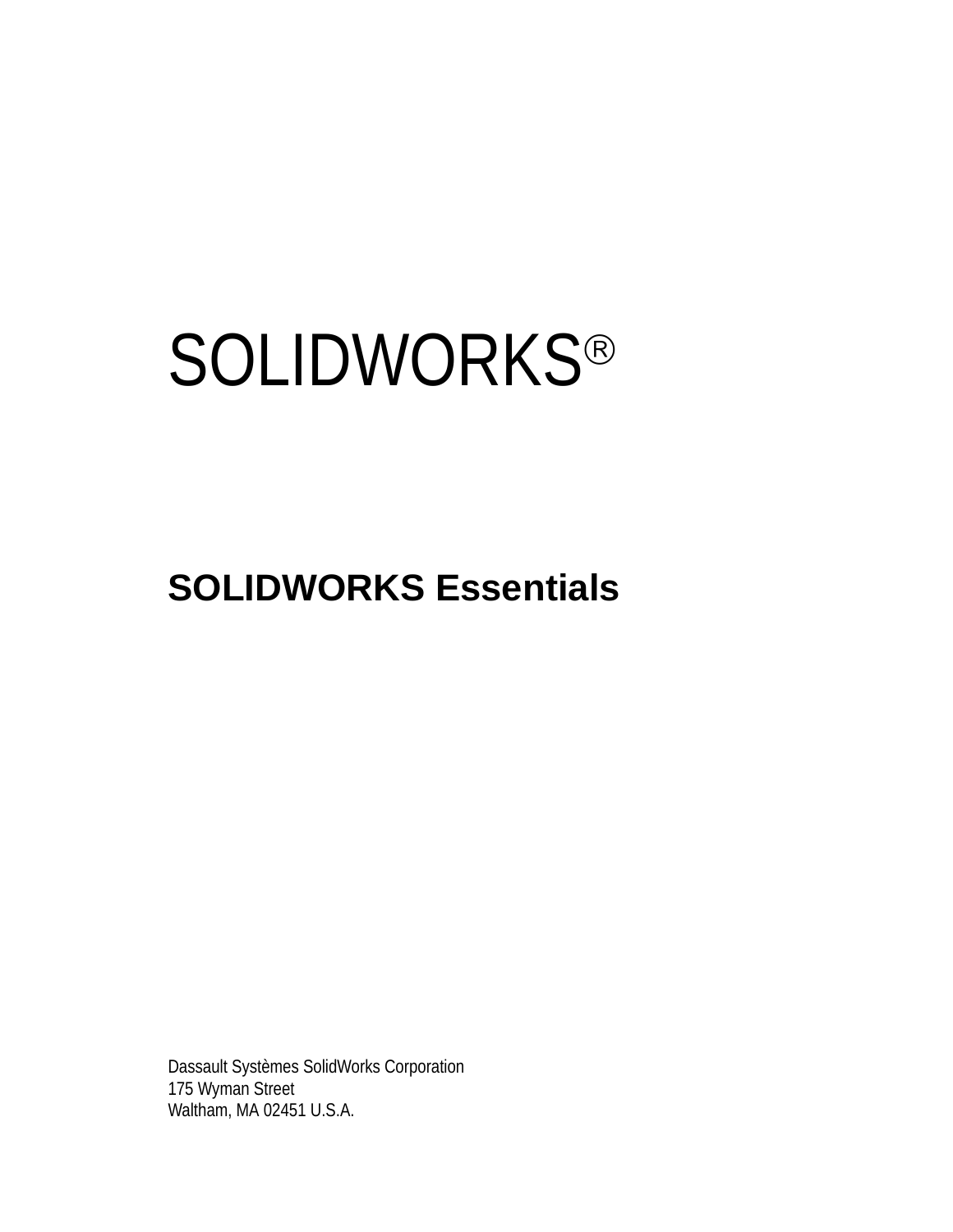© 1995-2017, Dassault Systemes SolidWorks Corporation, a Dassault Systèmes SE company, 175 Wyman Street, Waltham, Mass. 02451 USA. All Rights Reserved.

The information and the software discussed in this document are subject to change without notice and are not commitments by Dassault Systemes SolidWorks Corporation (DS SolidWorks).

No material may be reproduced or transmitted in any form or by any means, electronically or manually, for any purpose without the express written permission of DS SolidWorks.

The software discussed in this document is furnished under a license and may be used or copied only in accordance with the terms of the license. All warranties given by DS SolidWorks as to the software and documentation are set forth in the license agreement, and nothing stated in, or implied by, this document or its contents shall be considered or deemed a modification or amendment of any terms, including warranties, in the license agreement.

#### **Patent Notices**

SOLIDWORKS® 3D mechanical CAD and/or Simulation software is protected by U.S. Patents 6,611,725; 6,844,877; 6,898,560; 6,906,712; 7,079,990; 7,477,262; 7,558,705; 7,571,079; 7,590,497; 7,643,027; 7,672,822; 7,688,318; 7,694,238; 7,853,940; 8,305,376; 8,581,902; 8,817,028; 8,910,078; 9,129,083; 9,153,072; 9,262,863; 9,465,894; 9,646,412 and foreign patents, (e.g., EP 1,116,190 B1 and JP  $3,517,643$ ).

eDrawings® software is protected by U.S. Patent 7,184,044; U.S. Patent 7,502,027; and Canadian Patent 2,318,706.

U.S. and foreign patents pending.

#### **Trademarks and Product Names for SOLIDWORKS Products and Services**

SOLIDWORKS, 3D ContentCentral, 3D PartStream.NET, eDrawings, and the eDrawings logo are registered trademarks and FeatureManager is a jointly owned registered trademark of DS SolidWorks.

CircuitWorks, FloXpress, PhotoView 360, and TolAnalyst are trademarks of DS SolidWorks.

FeatureWorks is a registered trademark of HCL Technologies Ltd.

SOLIDWORKS 2018, SOLIDWORKS Standard, SOLIDWORKS Professional, SOLIDWORKS Premium, SOLIDWORKS PDM Professional, SOLIDWORKS PDM Standard, SOLIDWORKS Simulation Standard, SOLIDWORKS Simulation Professional, SOLIDWORKS<br>Simulation Premium, SOLIDWORKS Flow Simulation,<br>eDrawings Viewer, eDrawings Professional, SOLIDWORKS<br>Sustainability, SOLIDWORKS Plastics, SOLIDWORKS<br>Electrical Schematic Stand SOLIDWORKS Electrical Professional, CircuitWorks,<br>SOLIDWORKS Composer, SOLIDWORKS Inspection,<br>SOLIDWORKS MBD, SOLIDWORKS PCB powered by<br>Altium, SOLIDWORKS PCB Connector powered by Altium,<br>and SOLIDWORKS Visualization are p SolidWorks.

Other brand or product names are trademarks or registered trademarks of their respective holders.

COMMERCIAL COMPUTER SOFTWARE - PROPRIETARY

The Software is a "commercial item" as that term is defined at 48<br>C.F.R. 2.101 (OCT 1995), consisting of "commercial computer<br>software" and "commercial software documentation" as such<br>terms are used in 48 C.F.R. 12.212 (SE Department of Defense, consistent with the policies set forth in 48 C.F.R. 227.7202-1 (JUN 1995) and 227.7202-4 (JUN 1995)

In the event that you receive a request from any agency of the If the court that you receive a request non any agency of the<br>set forth above, you will notify DS SolidWorks of the scope of<br>the request and DS SolidWorks will have five (5) business days<br>to, in its sole discretion, accept Wyman Street, Waltham, Massachusetts 02451 USA.

## **Copyright Notices for SOLIDWORKS Standard, Premium, Professional, and Education Products**

Portions of this software © 1986-2017 Siemens Product Lifecycle Management Software Inc. All rights reserved.

This work contains the following software owned by Siemens Industry Software Limited:

D-Cubed® 2D DCM © 2017. Siemens Industry Software Limited. All Rights Reserved.

D-Cubed® 3D DCM © 2017. Siemens Industry Software Limited. All Rights Reserved.

D-Cubed® PGM © 2017. Siemens Industry Software Limited. All Rights Reserved.

D-Cubed® CDM © 2017. Siemens Industry Software Limited. All Rights Reserved.

D-Cubed® AEM © 2017. Siemens Industry Software Limited. All Rights Reserved.

Portions of this software © 1998-2017 HCL Technologies Ltd. Portions of this software incorporate PhysX™ by NVIDIA 2006- 2010.

Portions of this software © 2001-2017 Luxology, LLC. All rights reserved, patents pending.

Portions of this software © 2007-2017 DriveWorks Ltd.

© 2011, Microsoft Corporation. All rights reserved.

Includes Adobe® PDF Library technology

Copyright 1984-2016 Adobe Systems Inc. and its licensors. All rights reserved. Protected by U.S. Patents.5,929,866; 5,943,063; 6,289,364; 6,563,502; 6,639,593; 6,754,382; Patents Pending.

Adobe, the Adobe logo, Acrobat, the Adobe PDF logo, Distiller and Reader are registered trademarks or trademarks of Adobe Systems Inc. in the U.S. and other countries.

For more DS SolidWorks copyright information, see Help > About SOLIDWORKS.

### **Copyright Notices for SOLIDWORKS Simulation Products**

Portions of this software © 2008 Solversoft Corporation.

PCGLSS © 1992-2017 Computational Applications and System Integration, Inc. All rights reserved.

#### **Copyright Notices for SOLIDWORKS PDM Professional Product**

Outside In® Viewer Technology, © 1992-2012 Oracle © 2011, Microsoft Corporation. All rights reserved.

## **Copyright Notices for eDrawings Products**

Portions of this software © 2000-2014 Tech Soft 3D.

Portions of this software © 1995-1998 Jean-Loup Gailly and Mark Adler.

Portions of this software © 1998-2001 3Dconnexion.

Portions of this software © 1998-2014 Open Design Alliance. All rights reserved.

Portions of this software © 1995-2012 Spatial Corporation.

The eDrawings® for Windows® software is based in part on the work of the Independent JPEG Group.

Portions of eDrawings® for iPad® copyright © 1996-1999 Silicon Graphics Systems, Inc.

 Portions of eDrawings® for iPad® copyright © 2003 - 2005 Apple Computer Inc.

#### **Copyright Notices for SOLIDWORKS PCB Products**

Portions of this software © 2017 Altium Limited.

Document Number: PMT1800-ENG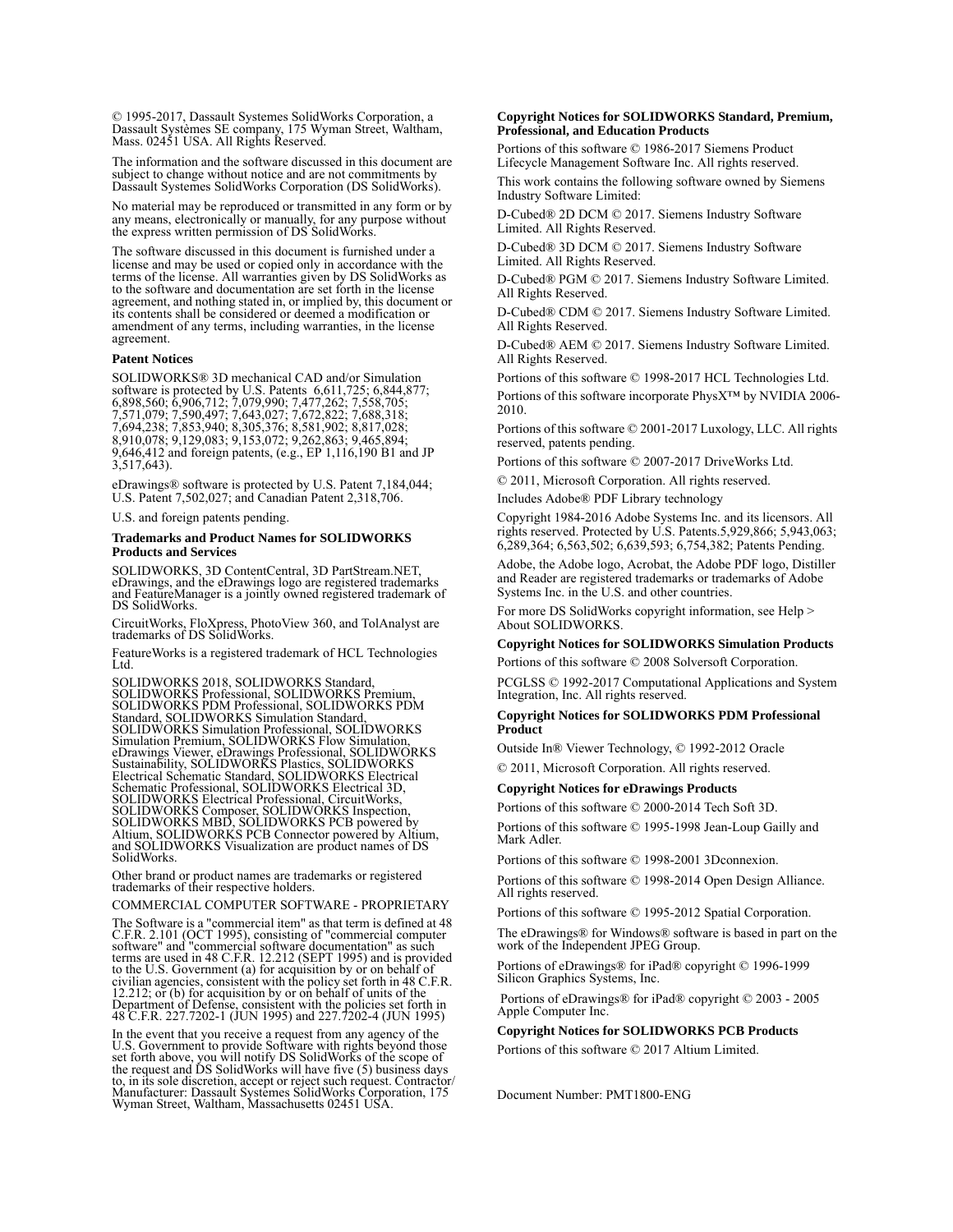# **Contents**

# **Introduction**

| Lesson 1: |                                                 |  |
|-----------|-------------------------------------------------|--|
|           | <b>SOLIDWORKS Basics and the User Interface</b> |  |
|           |                                                 |  |
|           |                                                 |  |
|           |                                                 |  |
|           |                                                 |  |
|           |                                                 |  |

Object Linking and Embedding (OLE) ............................ 12 File Reference Example . . . . . . . . . . . . . . . . . . . . . . . . . . . . . . . . 13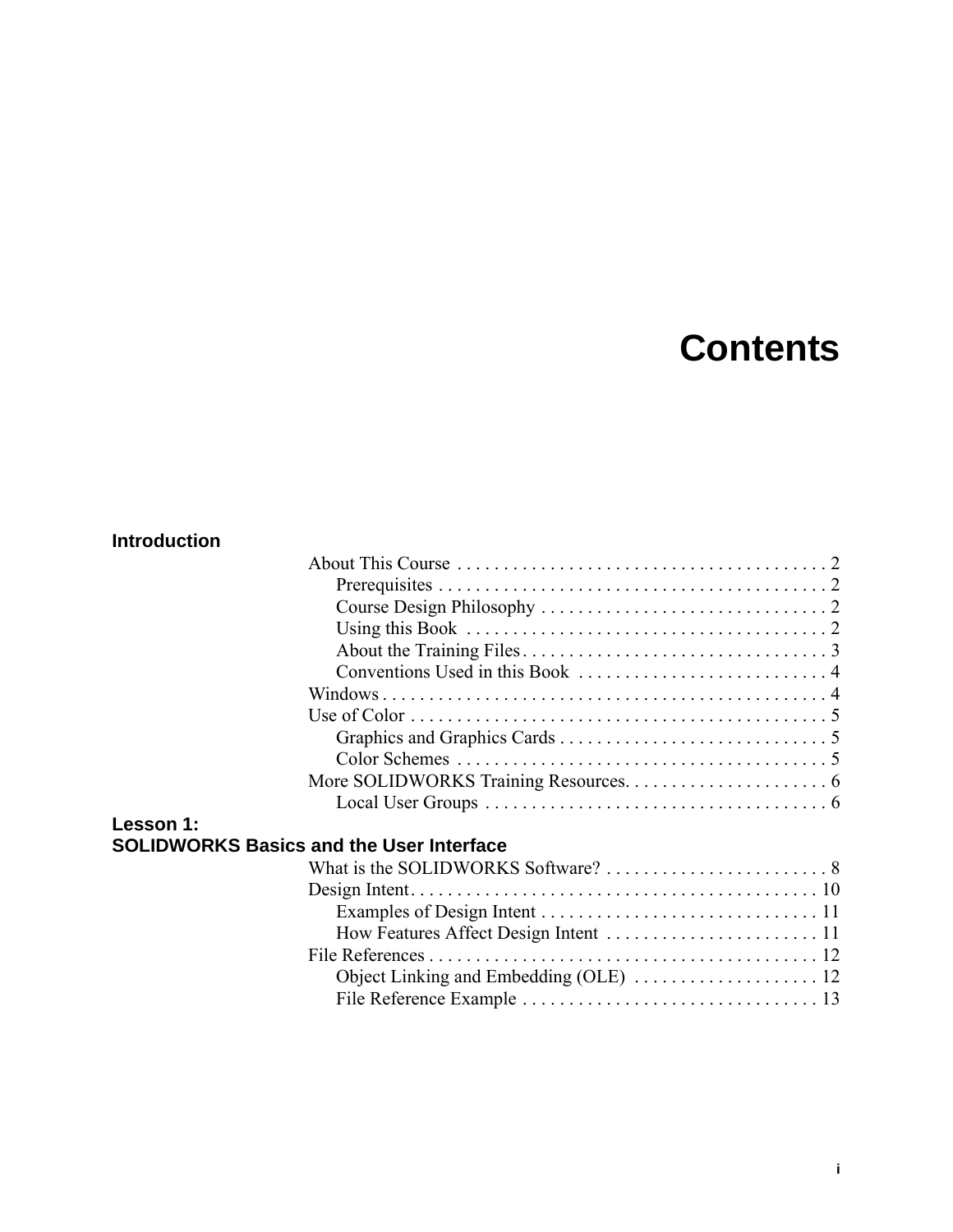|                                  | Adding and Removing CommandManager Tabs 17 |  |
|----------------------------------|--------------------------------------------|--|
|                                  |                                            |  |
|                                  |                                            |  |
|                                  |                                            |  |
|                                  |                                            |  |
|                                  |                                            |  |
|                                  |                                            |  |
|                                  |                                            |  |
|                                  |                                            |  |
|                                  |                                            |  |
|                                  |                                            |  |
|                                  |                                            |  |
|                                  |                                            |  |
|                                  |                                            |  |
|                                  |                                            |  |
| Lesson 2:                        |                                            |  |
| <b>Introduction to Sketching</b> |                                            |  |
|                                  |                                            |  |
|                                  |                                            |  |
|                                  |                                            |  |
|                                  |                                            |  |
|                                  |                                            |  |
|                                  |                                            |  |
|                                  |                                            |  |
|                                  |                                            |  |
|                                  |                                            |  |
|                                  |                                            |  |
|                                  |                                            |  |
|                                  |                                            |  |
|                                  |                                            |  |
|                                  |                                            |  |
|                                  |                                            |  |
|                                  |                                            |  |
|                                  |                                            |  |
|                                  |                                            |  |
|                                  |                                            |  |
|                                  |                                            |  |
|                                  |                                            |  |
|                                  |                                            |  |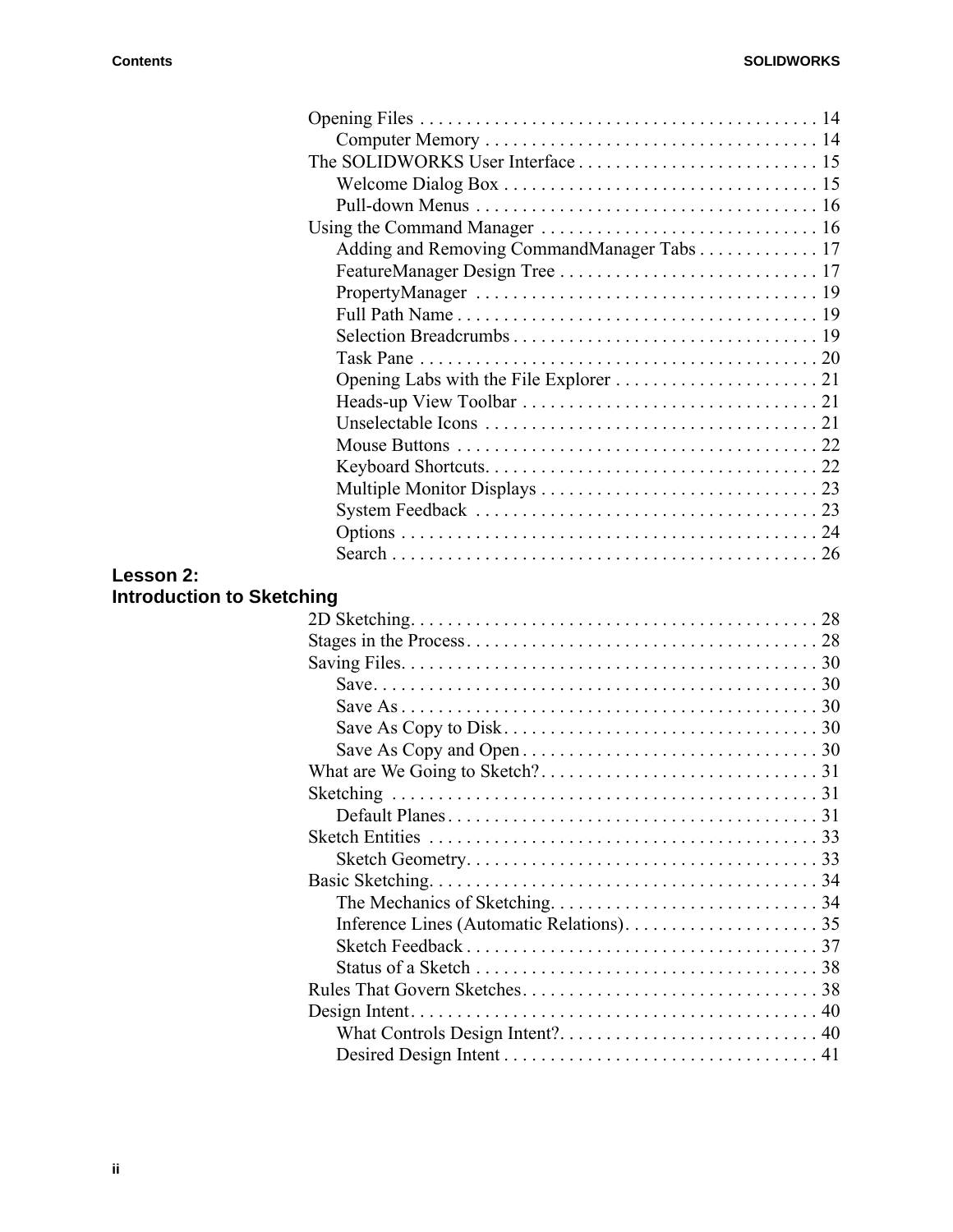| Lesson 3:                  |  |
|----------------------------|--|
| <b>Basic Part Modeling</b> |  |
|                            |  |
|                            |  |
|                            |  |
|                            |  |
|                            |  |
|                            |  |
|                            |  |
|                            |  |
|                            |  |
|                            |  |
|                            |  |
|                            |  |
|                            |  |
|                            |  |
|                            |  |
|                            |  |
|                            |  |
|                            |  |
|                            |  |
|                            |  |
|                            |  |
|                            |  |
|                            |  |
|                            |  |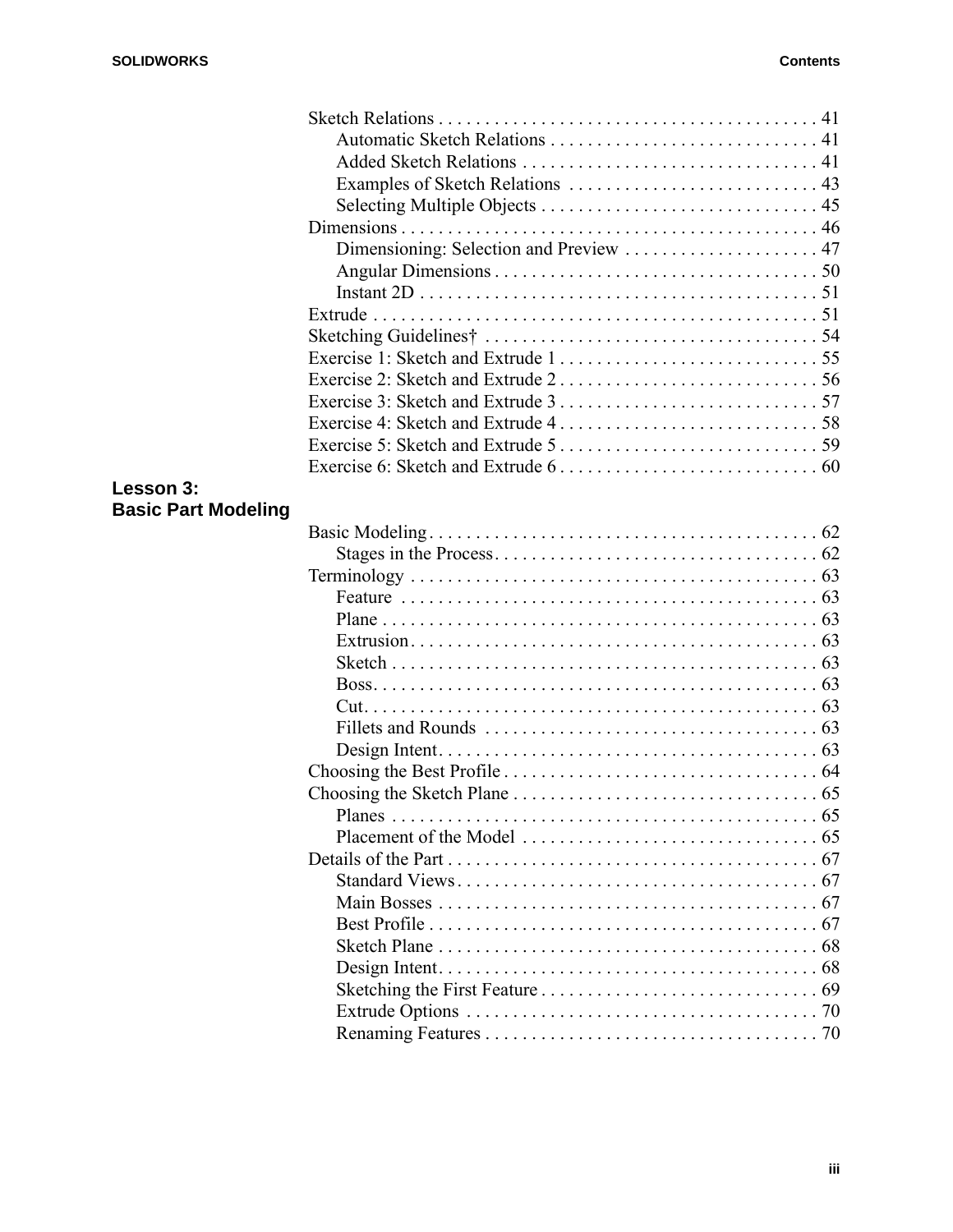| Autotransitioning Between Lines and Arcs 72        |     |
|----------------------------------------------------|-----|
|                                                    |     |
|                                                    |     |
|                                                    |     |
|                                                    |     |
|                                                    |     |
|                                                    |     |
|                                                    |     |
|                                                    |     |
|                                                    |     |
|                                                    |     |
|                                                    |     |
|                                                    |     |
|                                                    |     |
|                                                    |     |
|                                                    |     |
|                                                    |     |
|                                                    |     |
|                                                    |     |
|                                                    |     |
|                                                    |     |
|                                                    |     |
|                                                    |     |
|                                                    |     |
|                                                    |     |
|                                                    |     |
| Associativity Between the Model and the Drawing 99 |     |
|                                                    |     |
|                                                    |     |
|                                                    |     |
|                                                    | 104 |
|                                                    |     |
|                                                    |     |
|                                                    |     |
|                                                    |     |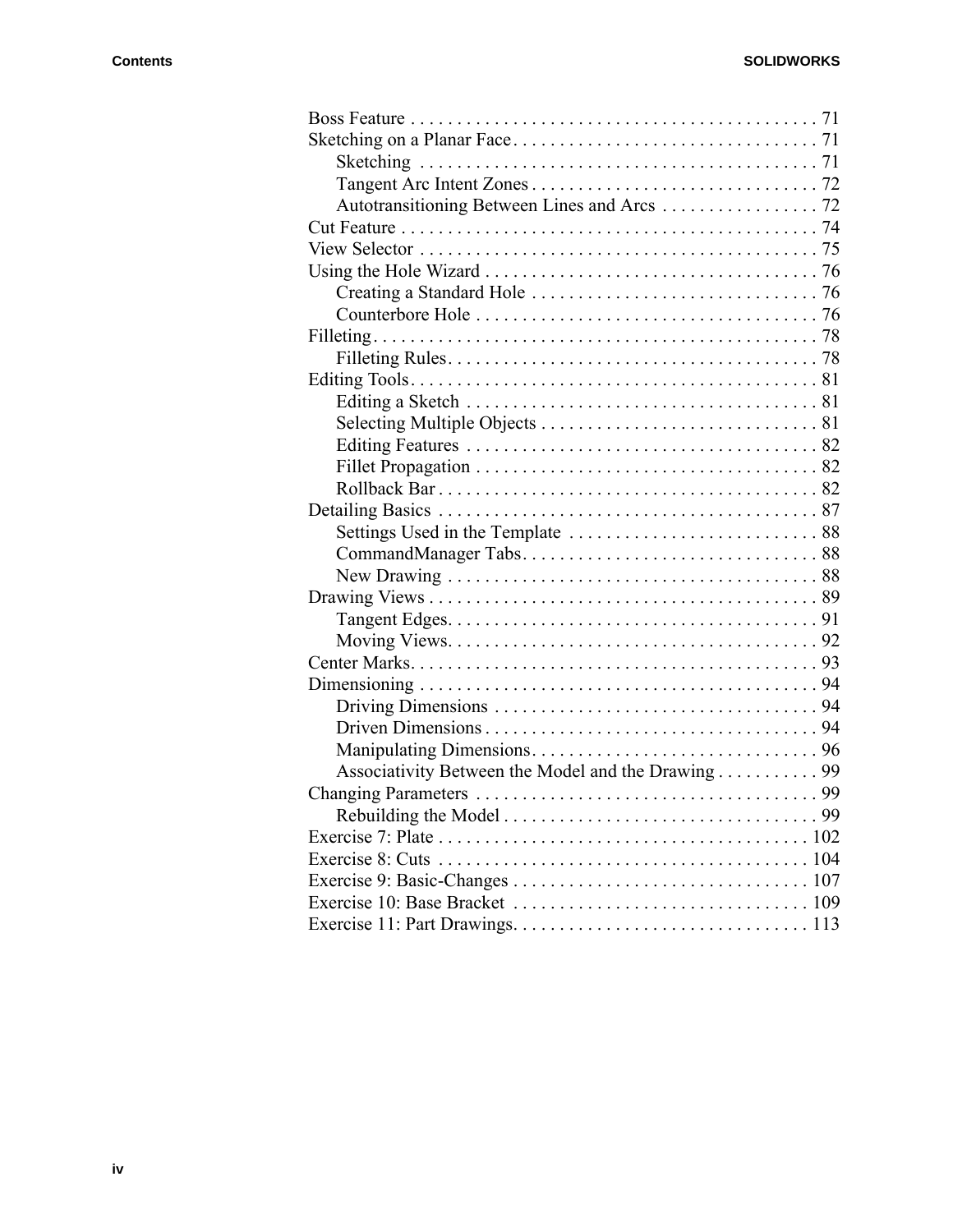| Lesson 4:                 |  |
|---------------------------|--|
| <b>Symmetry and Draft</b> |  |

| Changing the Appearance of Dimensions  125 |  |
|--------------------------------------------|--|
|                                            |  |
|                                            |  |
|                                            |  |
|                                            |  |
|                                            |  |
|                                            |  |
|                                            |  |
|                                            |  |
|                                            |  |
|                                            |  |
| Creating Trimmed Sketch Geometry  136      |  |
|                                            |  |
|                                            |  |
|                                            |  |
|                                            |  |
|                                            |  |
|                                            |  |
| Exercise 14: Ratchet Handle Changes  151   |  |
|                                            |  |
|                                            |  |
|                                            |  |
|                                            |  |
|                                            |  |
|                                            |  |
|                                            |  |
|                                            |  |
| Flyout FeatureManager Design Tree  170     |  |
|                                            |  |
|                                            |  |
|                                            |  |
|                                            |  |

# **Lesson 5: Patterning**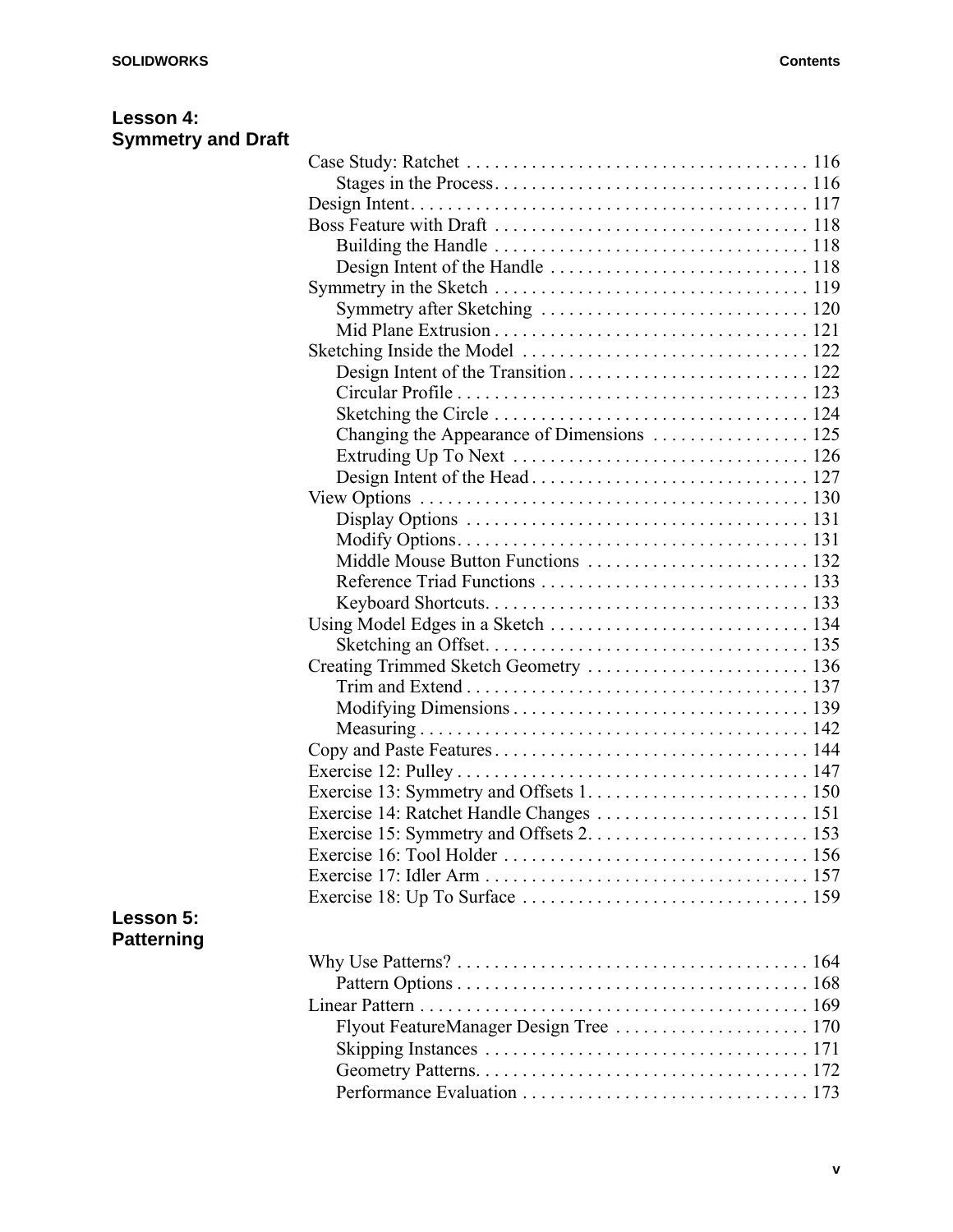|                          | <b>Points</b>                                     |     |
|--------------------------|---------------------------------------------------|-----|
|                          | Automatic Dimensioning of Sketches  191           |     |
|                          |                                                   |     |
|                          |                                                   |     |
|                          |                                                   |     |
|                          |                                                   |     |
|                          |                                                   |     |
|                          |                                                   |     |
| Lesson 6:                |                                                   |     |
| <b>Revolved Features</b> |                                                   |     |
|                          |                                                   |     |
|                          |                                                   |     |
|                          |                                                   |     |
|                          |                                                   |     |
|                          |                                                   |     |
|                          | Rules Governing Sketches of Revolved Features 207 |     |
|                          |                                                   |     |
|                          |                                                   |     |
|                          |                                                   |     |
|                          |                                                   |     |
|                          |                                                   |     |
|                          |                                                   |     |
|                          |                                                   |     |
|                          |                                                   | 219 |
|                          | Chamfers                                          | 221 |
|                          |                                                   |     |
|                          |                                                   |     |
|                          |                                                   |     |
|                          | Mass Properties as Custom Properties  228         |     |
|                          |                                                   |     |
|                          |                                                   |     |
|                          |                                                   |     |
|                          |                                                   |     |
|                          |                                                   |     |
|                          |                                                   |     |
|                          |                                                   |     |
|                          |                                                   |     |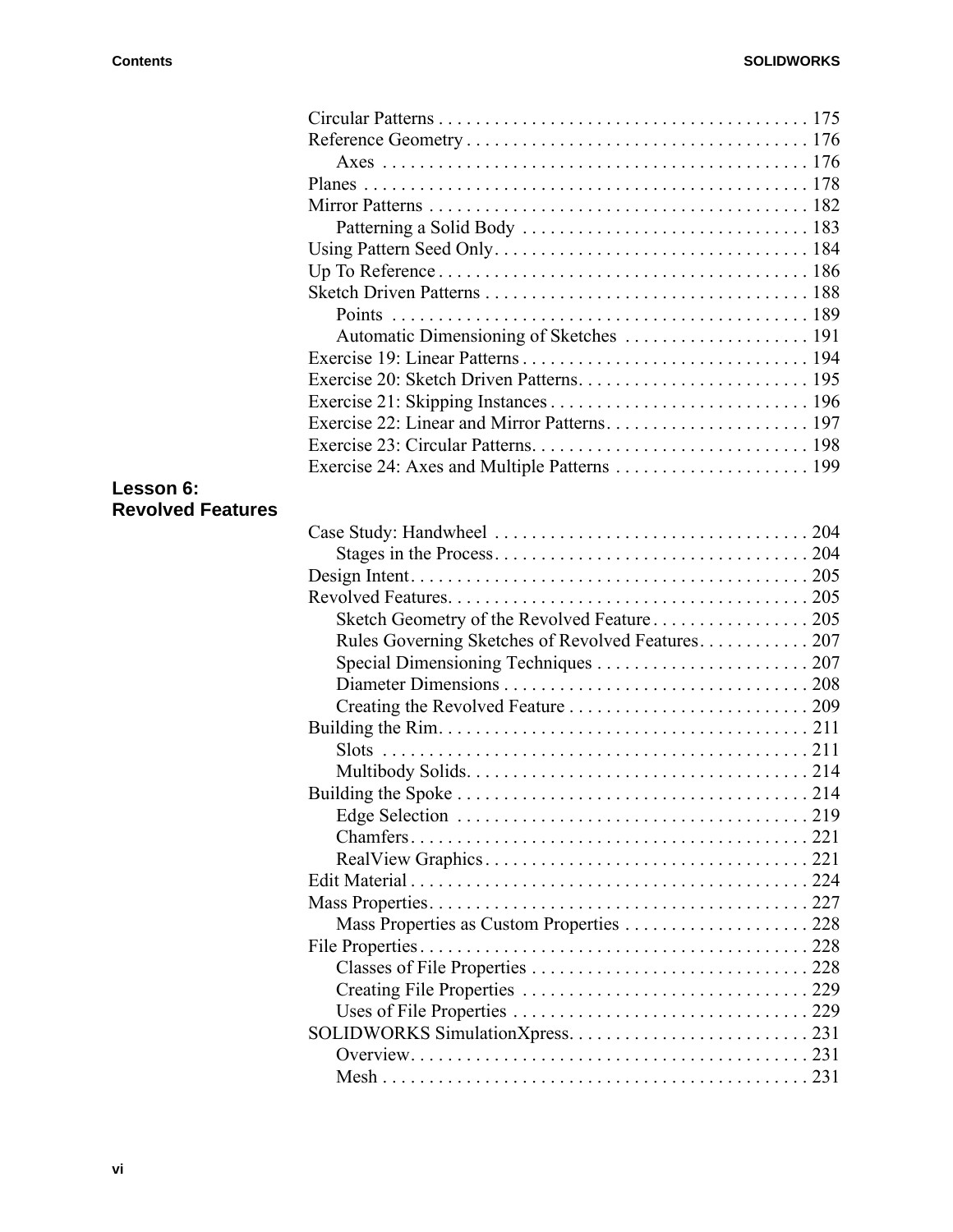|                          | Using SOLIDWORKS SimulationXpress  232 |     |
|--------------------------|----------------------------------------|-----|
|                          |                                        |     |
|                          |                                        |     |
|                          |                                        |     |
|                          |                                        |     |
|                          |                                        |     |
|                          |                                        |     |
|                          |                                        |     |
|                          |                                        |     |
|                          |                                        |     |
|                          |                                        |     |
|                          |                                        |     |
|                          |                                        |     |
|                          |                                        |     |
|                          |                                        |     |
|                          |                                        |     |
|                          |                                        |     |
|                          |                                        |     |
|                          |                                        |     |
|                          |                                        |     |
|                          |                                        |     |
| Lesson 7:                |                                        |     |
| <b>Shelling and Ribs</b> |                                        |     |
|                          |                                        |     |
|                          |                                        |     |
|                          |                                        |     |
|                          |                                        |     |
|                          |                                        |     |
|                          |                                        |     |
|                          |                                        |     |
|                          |                                        |     |
|                          |                                        |     |
|                          |                                        | 262 |
|                          |                                        |     |
|                          |                                        |     |
|                          |                                        |     |
|                          |                                        |     |
|                          | Thin Features                          |     |
|                          |                                        |     |
|                          |                                        |     |
|                          |                                        |     |
|                          |                                        |     |
|                          |                                        |     |
|                          |                                        |     |
|                          |                                        |     |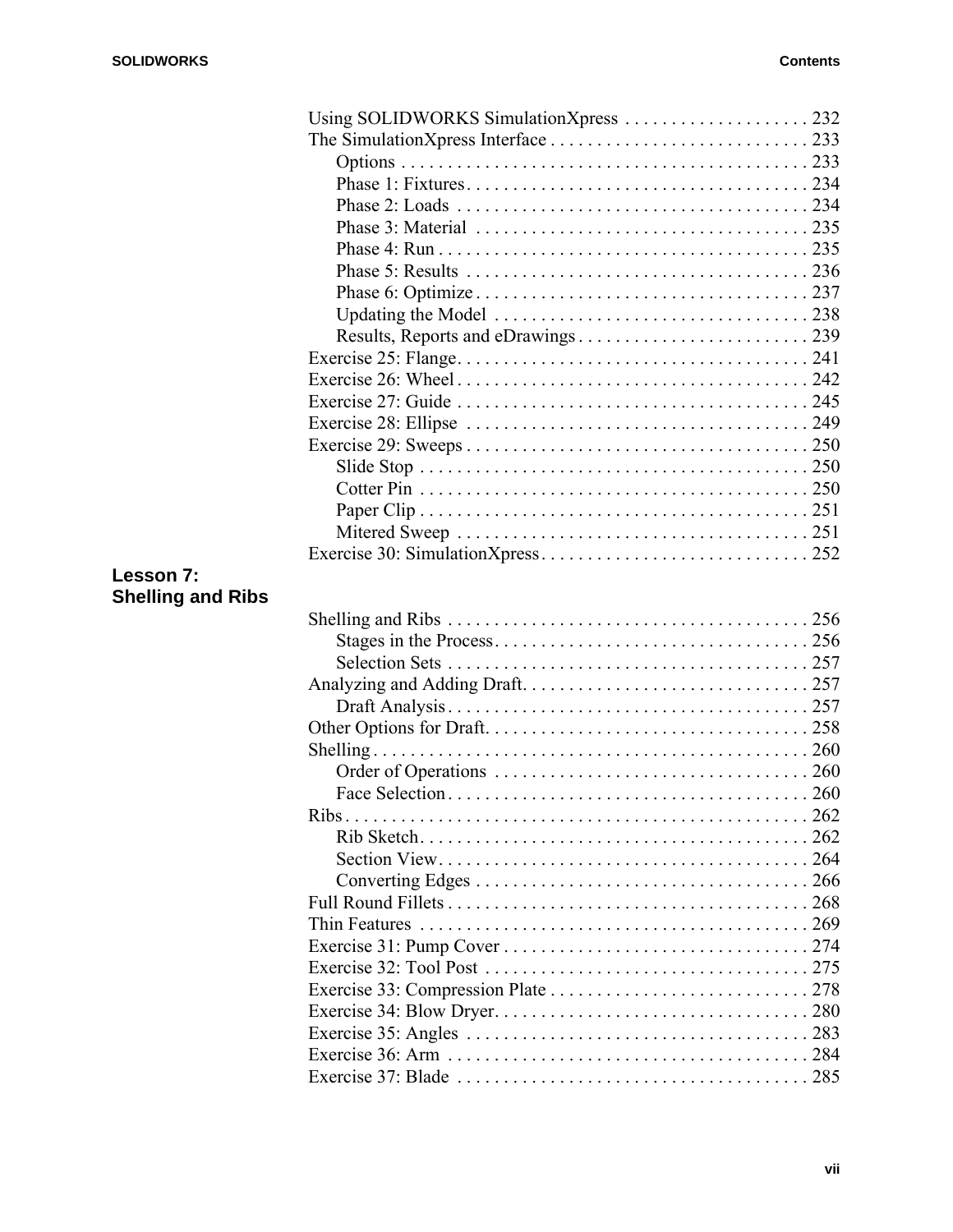| Lesson 8:                      |                                                                                                                        |  |
|--------------------------------|------------------------------------------------------------------------------------------------------------------------|--|
| <b>Editing: Repairs</b>        |                                                                                                                        |  |
|                                |                                                                                                                        |  |
|                                |                                                                                                                        |  |
|                                |                                                                                                                        |  |
|                                |                                                                                                                        |  |
|                                |                                                                                                                        |  |
|                                |                                                                                                                        |  |
|                                |                                                                                                                        |  |
|                                |                                                                                                                        |  |
|                                |                                                                                                                        |  |
|                                |                                                                                                                        |  |
|                                |                                                                                                                        |  |
|                                |                                                                                                                        |  |
|                                |                                                                                                                        |  |
|                                |                                                                                                                        |  |
|                                |                                                                                                                        |  |
|                                |                                                                                                                        |  |
|                                |                                                                                                                        |  |
|                                |                                                                                                                        |  |
|                                |                                                                                                                        |  |
|                                | Exercise 40: Errors $3 \ldots \ldots \ldots \ldots \ldots \ldots \ldots \ldots \ldots \ldots \ldots \ldots \ldots 309$ |  |
|                                |                                                                                                                        |  |
| Lesson 9:                      |                                                                                                                        |  |
| <b>Editing: Design Changes</b> |                                                                                                                        |  |
|                                |                                                                                                                        |  |
|                                |                                                                                                                        |  |
|                                |                                                                                                                        |  |
|                                |                                                                                                                        |  |
|                                |                                                                                                                        |  |
|                                |                                                                                                                        |  |
|                                |                                                                                                                        |  |
|                                |                                                                                                                        |  |
|                                |                                                                                                                        |  |
|                                |                                                                                                                        |  |
|                                |                                                                                                                        |  |
|                                |                                                                                                                        |  |
|                                |                                                                                                                        |  |
|                                |                                                                                                                        |  |
|                                |                                                                                                                        |  |
|                                |                                                                                                                        |  |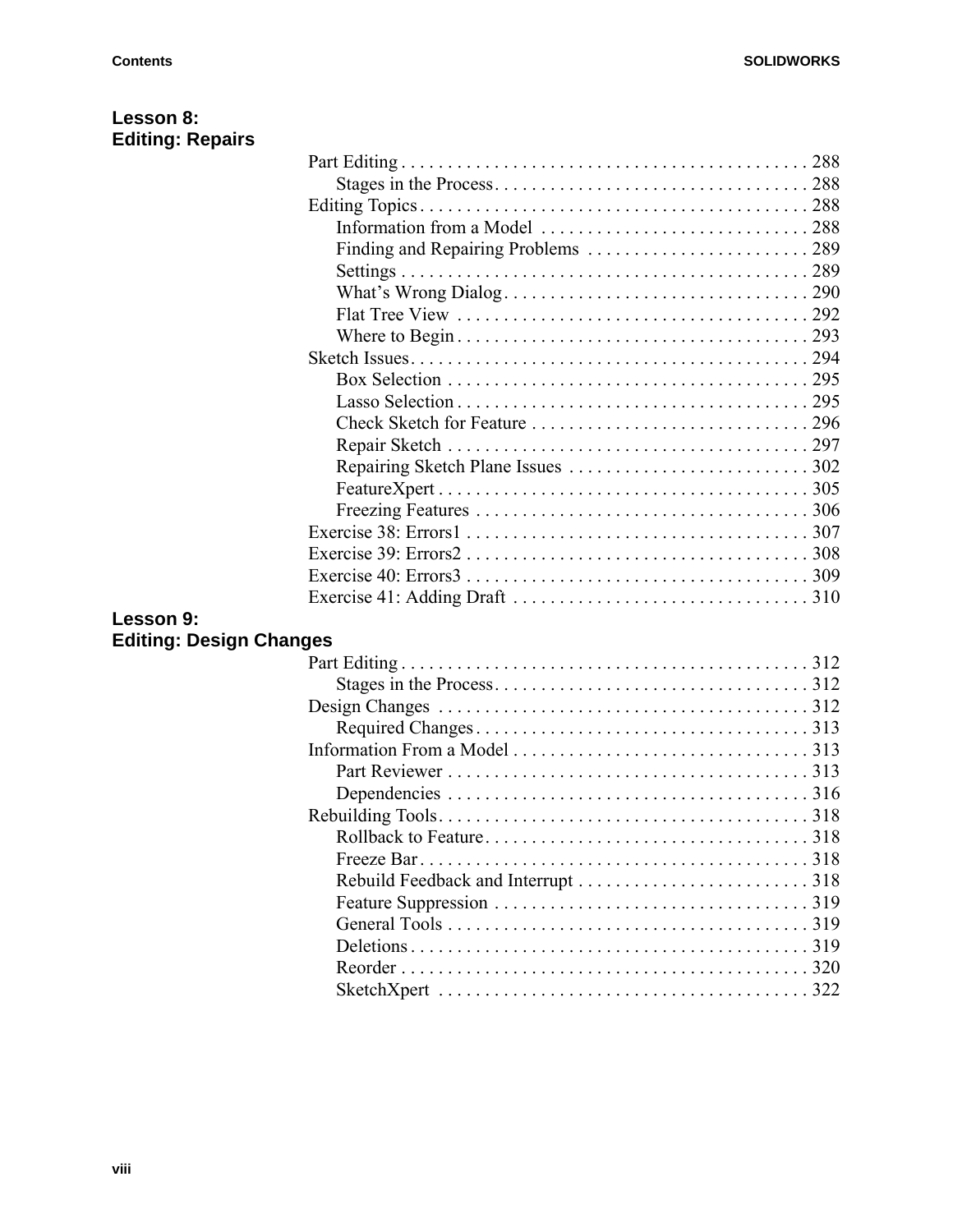| Lesson 10:                            |                                                                                                                   |  |
|---------------------------------------|-------------------------------------------------------------------------------------------------------------------|--|
| <b>Configurations</b>                 |                                                                                                                   |  |
|                                       |                                                                                                                   |  |
|                                       | $Terminology \ldots \ldots \ldots \ldots \ldots \ldots \ldots \ldots \ldots \ldots \ldots \ldots \ldots 344$      |  |
|                                       |                                                                                                                   |  |
|                                       |                                                                                                                   |  |
|                                       |                                                                                                                   |  |
|                                       |                                                                                                                   |  |
|                                       |                                                                                                                   |  |
|                                       |                                                                                                                   |  |
|                                       |                                                                                                                   |  |
|                                       |                                                                                                                   |  |
|                                       |                                                                                                                   |  |
|                                       |                                                                                                                   |  |
|                                       |                                                                                                                   |  |
|                                       |                                                                                                                   |  |
|                                       |                                                                                                                   |  |
|                                       |                                                                                                                   |  |
|                                       |                                                                                                                   |  |
|                                       |                                                                                                                   |  |
|                                       |                                                                                                                   |  |
|                                       |                                                                                                                   |  |
|                                       |                                                                                                                   |  |
|                                       |                                                                                                                   |  |
|                                       | Exercise 48: Configurations $3. \ldots \ldots \ldots \ldots \ldots \ldots \ldots \ldots \ldots \ldots \ldots 368$ |  |
| Lesson 11:                            |                                                                                                                   |  |
|                                       |                                                                                                                   |  |
| <b>Global Variables and Equations</b> |                                                                                                                   |  |
|                                       |                                                                                                                   |  |
|                                       |                                                                                                                   |  |
|                                       |                                                                                                                   |  |
|                                       | Design Rules Using Global Variables and Equations. 373                                                            |  |
|                                       |                                                                                                                   |  |
|                                       |                                                                                                                   |  |
|                                       |                                                                                                                   |  |
|                                       |                                                                                                                   |  |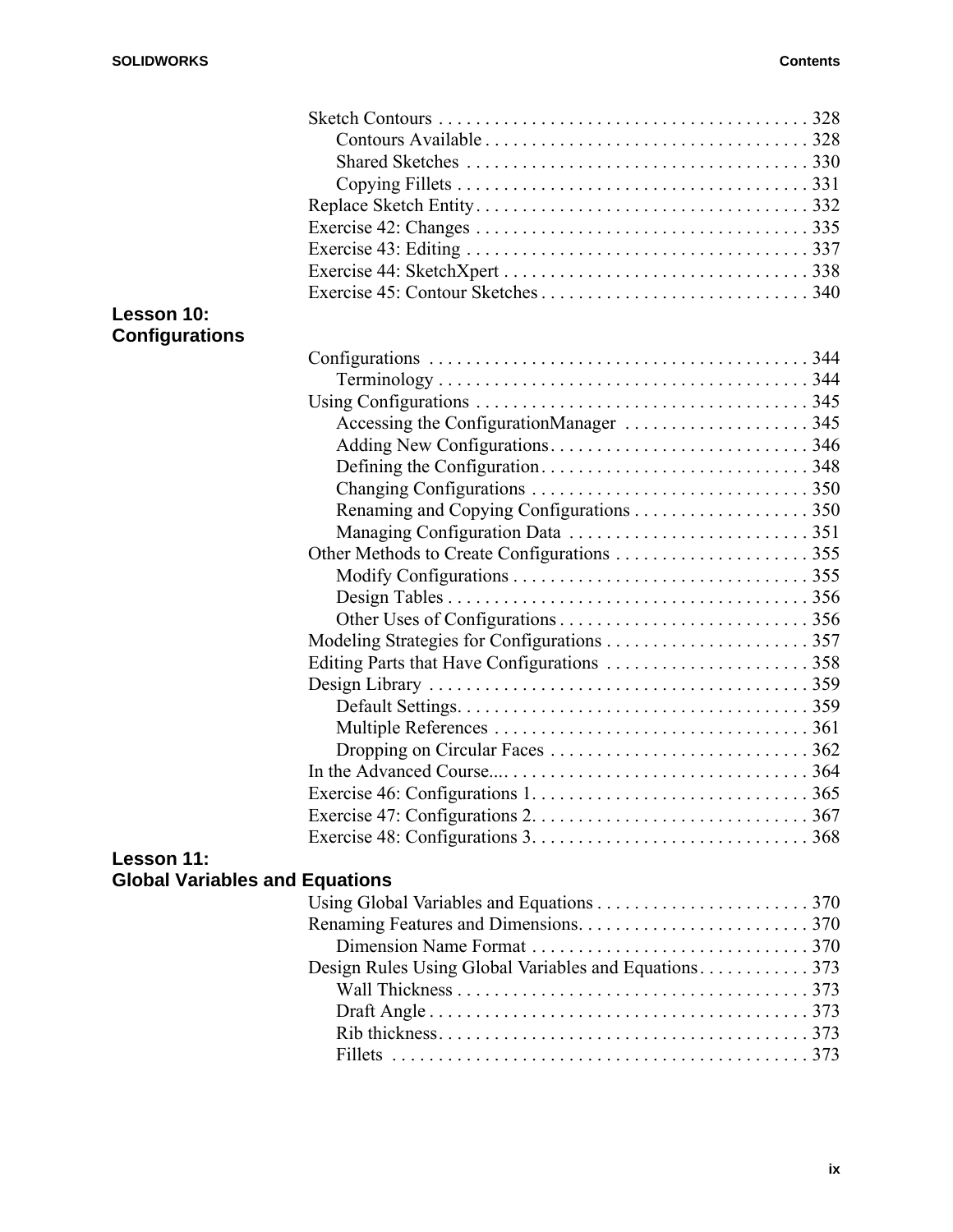|                       | Exercise 49: Using Global Variables and Equations 388 |  |
|-----------------------|-------------------------------------------------------|--|
|                       |                                                       |  |
|                       |                                                       |  |
| Lesson 12:            |                                                       |  |
| <b>Using Drawings</b> |                                                       |  |
|                       |                                                       |  |
|                       |                                                       |  |
|                       |                                                       |  |
|                       |                                                       |  |
|                       |                                                       |  |
|                       |                                                       |  |
|                       |                                                       |  |
|                       |                                                       |  |
|                       |                                                       |  |
|                       |                                                       |  |
|                       |                                                       |  |
|                       | Notes                                                 |  |
|                       |                                                       |  |
|                       |                                                       |  |
|                       |                                                       |  |
|                       |                                                       |  |
|                       |                                                       |  |
|                       |                                                       |  |
|                       |                                                       |  |
|                       |                                                       |  |
|                       |                                                       |  |
|                       |                                                       |  |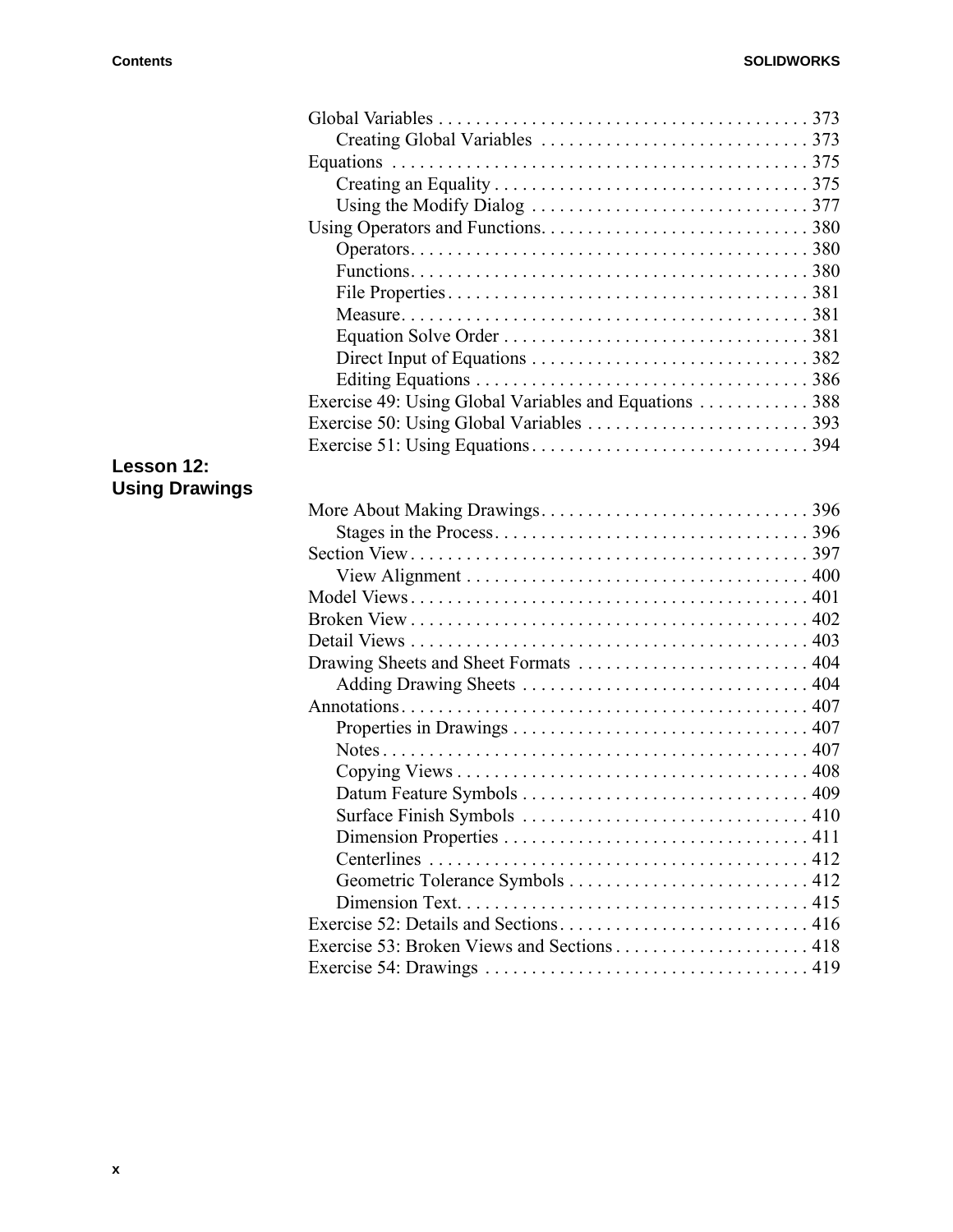# **Lesson 13: Bottom-Up Assembly Modeling**

| FeatureManager Design Tree and Symbols 426           |  |
|------------------------------------------------------|--|
|                                                      |  |
|                                                      |  |
|                                                      |  |
|                                                      |  |
|                                                      |  |
|                                                      |  |
|                                                      |  |
|                                                      |  |
|                                                      |  |
| Mating Concentric and Coincident 435                 |  |
|                                                      |  |
|                                                      |  |
| Using the Component Preview Window  443              |  |
|                                                      |  |
| Dynamic Assembly Motion  445                         |  |
| Displaying Part Configurations in an Assembly. 445   |  |
|                                                      |  |
| Using Part Configurations in Assemblies 446          |  |
|                                                      |  |
|                                                      |  |
|                                                      |  |
| Component Hiding and Transparency  451               |  |
|                                                      |  |
|                                                      |  |
|                                                      |  |
|                                                      |  |
|                                                      |  |
|                                                      |  |
|                                                      |  |
|                                                      |  |
|                                                      |  |
|                                                      |  |
| Exercise 57: Using Hide and Show Component 466       |  |
| Exercise 58: Part Configurations in an Assembly  468 |  |
|                                                      |  |
|                                                      |  |